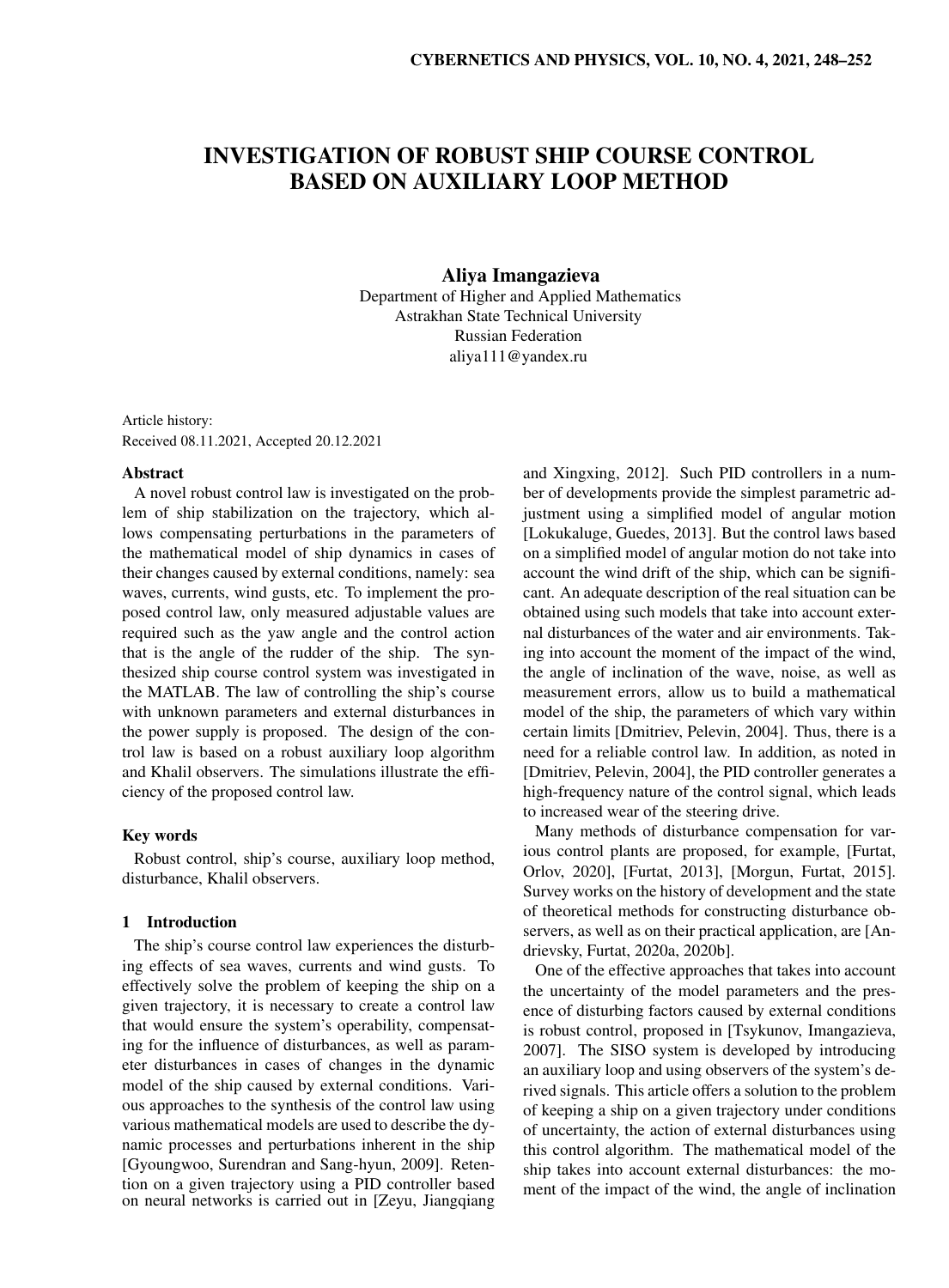of the wave, independent, generating white noise; measurement errors, as well as kinematic relations. The motion of the ship in the horizontal plane is considered, taking into account the lateral deviation from the trajectory. A reliable law for controlling the ship's course is constructed using the method of auxiliary loop [Tsykunov, 2007] and two Khalil observers [Atassi, Khalil, 1999].

## 2 Robust control system with compensation of disturbances for a nonlinear plant

Consider a plant model in the form

$$
Q(p)y(t) = kR(p)u(t) + \sum_{i=1}^{n} \sum_{j=1}^{q} p^{n-i} \varphi_{ij}(y(t)) \tau_j + f(t),
$$
\n(1)

where  $y(t)$ ,  $u(t)$  is a scalar adjustable variable and control,  $p = d/dt$  is the differentiation operator,  $f(t)$  is the disturbance,  $Q(p)$ ,  $R(p)$  are normalized differential operators, deg $Q(p) = n$ ,  $deg R(p) = m$ ,  $k > 0$ ,  $\varphi_{ij}(y(t))$ ,  $i = \overline{1, n}, j = \overline{1, q}$  are smooth functions satisfying the Lipschitz condition,  $\tau_i$  are unknown constants.

The equation of the reference model is given

$$
Q_m y_m(t) = k_m r(t),\tag{2}
$$

where  $r(t)$  is a setting influence,  $k > 0$ ,  $y_m(t)$  is a scalar output, deg  $Q_m(t) = n - m$ .

The proposed control law should ensure fulfillment of the goal

$$
|y(t) - y_m(t)| < \delta \tag{3}
$$

where  $\delta > 0$  is a required accuracy. Assumptions.

- 1. Coefficients of the polynomials  $Q(p)$ ,  $R(p)$ , parameters  $k$ ,  $\tau_j$  belong to a known compact set  $\Xi$ .
- 2.  $\varphi_{ij}(y(t))$ ,  $i = \overline{1, n}, j = \overline{1, q}$  are smooth functions satisfying the Lipschitz condition.
- 3.  $f(t)$ ,  $r(t)$  is bounded functions.
- 4.  $R(\lambda)$ ,  $Q_m(\lambda)$  are Hurwitz polinomials, where  $\lambda$  is complex variable.
- 5. The orders of polinomials  $Q(p)$ ,  $R(p)$  are known,  $degQ(p) = n$ , deg  $R(p) = m$ .

Applying the control law proposed in the paper [Imangazieva, Tsykunov, 2007] we have the following closed system

#### $\sqrt{ }$  $\begin{array}{c} \begin{array}{c} \begin{array}{c} \end{array} \end{array}$  Control plant:  $Q(p)y(t) = kR(p)u(t) + \sum_{n=1}^{n}$  $i=1$  $\sum_{i=1}^{q}$  $j=1$  $p^{n-i}\varphi_{ij}(y(t))\tau_j + f(t).$ Control low:  $u(t) = T\varsigma, T = [l_0, l_1, ..., l_{n-m-1}],$  $T(\lambda)/Q_m(\lambda) = 1/(1+\lambda).$ Observer 1:  $\dot{\varsigma} = F_0 \varsigma(t) + B_0(v(t) - \overline{v}(t)),$  $\overline{v}(t)$ ) =  $L\varsigma(t)$ ,  $\varsigma \in R^{n-m}$ ,  $F_0$  – frobenius matrix,  $L = [1, 0, ...0], B_0^T = [b_1/\mu, ..., b_{n-m}/\mu^{n-m}],$  $F = F_0 + BL -$  hurwitz matrix,  $B^T = [b_1, ..., b_{n-m}]$ . Auxiliary loop:  $(p + a_m)\overline{e}(t) = \beta v(t), \zeta(t) = e(t) - \overline{e}(t).$ Observer 2:  $\dot{z}(t) = \overline{F_0}z(t) + \overline{B_0}(\zeta(t) - \overline{\zeta}(t)),$  $\overline{\zeta}(t) = L_2 z(t), z \in R^2, \overline{F}_0$  – frobenius matrix,  $L_2 = [1, 0], \overline{B}_0^T = [b_1/\mu, b_2/\mu^2], v(t) = -\frac{1}{\beta}cz, c = [a_m, 1].$

,

#### 3 Plant model and Problem statement

Papers [Dmitriev, Pelevin, 2004] provide a complete system of equations used in solving the problem of stabilizing a ship on a trajectory and including equations of ship dynamics, external disturbances and errors of change, as well as kinematic relations. The movement of the ship in the horizontal plane is considered, taking into account the side swing. Mathematical model of plant represents its description in space of states in the form of nonlinear matrix differential equation [Dmitriev, Pelevin, 2004]

$$
\dot{X} = FX + P(X)X + CU + GW,\tag{4}
$$

where F is a matrix of dynamic,  $P(X)X$  is a vector nonlinear members,  $C$  is a matrix of control,  $W$  is the unit intensity vector white noise process,  $G$  is a matrix of perturbations.

State vector  $X = (V_y, \omega_z, \eta(t), \psi, f, m)$ :

 $V_y$  is a lateral relative velocity;

 $\omega_z$  is a yaw angular velocity;

 $\eta$  is a lateral deviation from trajectory;

 $\psi$  is a yaw angle;

 $f$  is a reduced force;

 $m$  is a moment of wind impact.

Perturbation vector:  $W = (w_1, w_2, \alpha_p, \dot{\alpha}_p)$ , where  $w_1, w_2$  are independent components, generating white noise of unit intensity, yaw angle of wave slope, model of which will be described in section 3.1.

Control:  $u = \delta$  is the steering angle.

Output of the plant:  $y = K$  is the ship's course angle. Output of reference model:  $y_m = P$  is the set course angle.

Controlled variable:  $e(t) = \psi(t) = y - y_m$  is the yaw angle.

Also in paper matrix, including in equation (3), for a three-point lateral wave:

$$
F = \begin{pmatrix}\n-0.045 & -3.44 & 0 & 0 & 0 & 0 \\
0.006 & -0.346 & 0 & 0 & 0 & 0 \\
1 & 0 & 0 & 4.8 & 0 & 0 \\
0 & 1 & 0 & 0 & 0 & 0 \\
0 & 0 & 0 & 0 & -0.0003 & 0 \\
0 & 0 & 0 & 0 & 0 & -0.0003\n\end{pmatrix}
$$
\n
$$
G = \begin{pmatrix}\n0.0012 & 0 & 0 & 0 \\
0 & 0.0001 & 0 & 0 \\
0 & 0 & 0 & 0 \\
0 & 0 & 0 & 0 \\
0 & 0 & 0 & 0\n\end{pmatrix},
$$
\n
$$
G = \begin{pmatrix}\n0.0012 & 0 & 0 & 0 \\
0 & 0 & 0 & 0 \\
0 & 0 & 0 & 0 \\
0 & 0 & 0 & 0 \\
0 & 0 & 0 & 0\n\end{pmatrix},
$$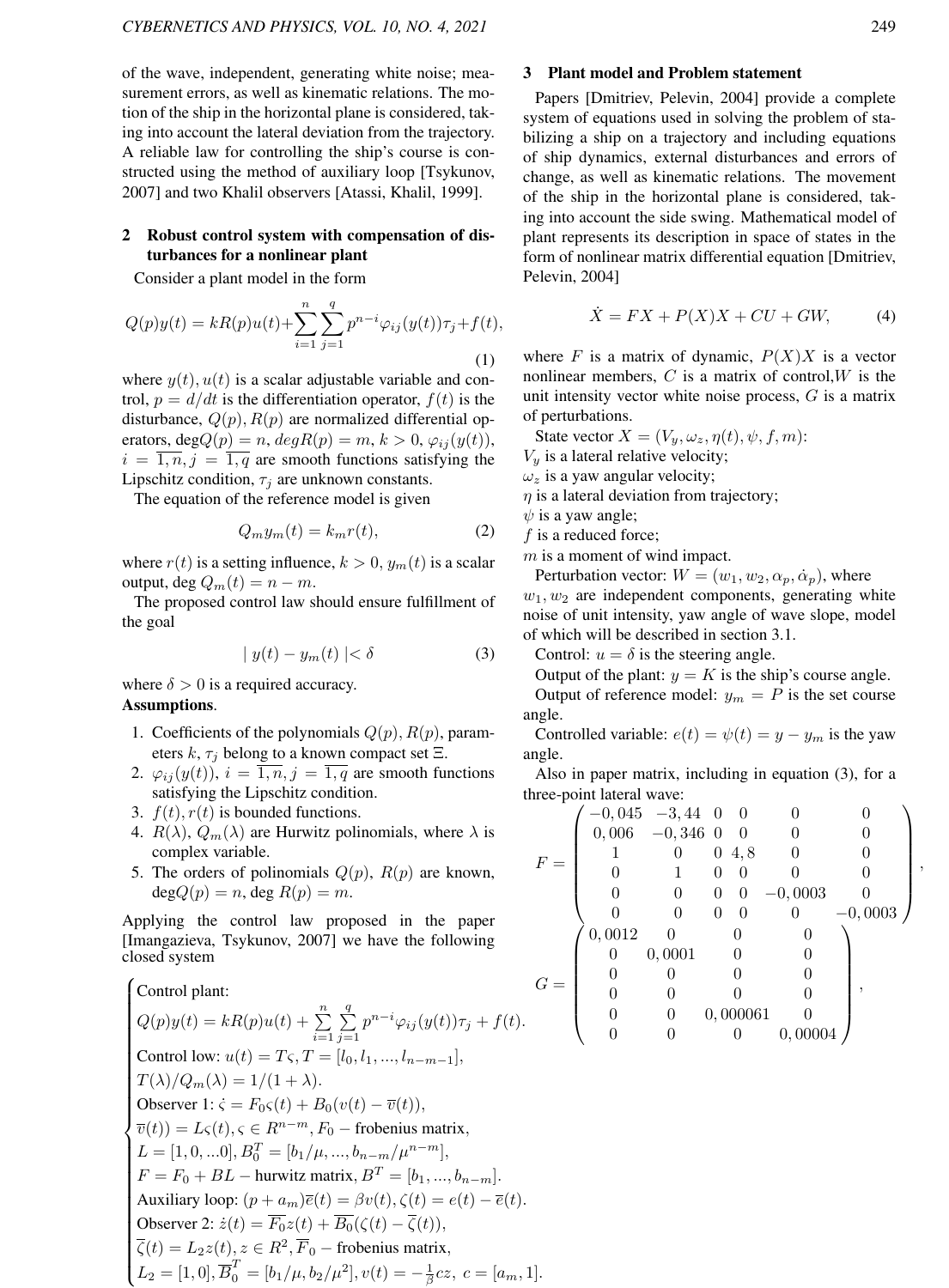,

$$
P(X) = \begin{pmatrix} 0,02|V_y| & 0 & 0 & 0 & 0 & 0 \\ 0 & 0 & 0 & 0 & 0 & 0 & 0 \\ 0 & 0 & 0 & 0 & 0 & 0 & 0 \\ 0 & 0 & 0 & 0 & 0 & 0 & 0 \\ 0 & 0 & 0 & 0 & 0 & 0 & 0 \\ 0 & 0 & 0 & 0 & 0 & 0 & 0 \end{pmatrix}
$$

$$
C = \begin{pmatrix} -0,175 \\ 0,25 \\ y & 0 \\ 0 \\ 0 \\ 0 \\ 0 \end{pmatrix}.
$$

Then equation (4) in the operator form gives a description of the plant by the form input-output:

$$
p^{6} + 0,3916p^{5} - 0,00483531p^{4} - 0,300681 \cdot 10^{-5}p^{3} -
$$
  
\n
$$
- 0,4563 \cdot 10^{-9}p^{2})y(t) = (0,025p^{4} + 0,00219p^{3} +
$$
  
\n
$$
+ 0,130725 \cdot 10^{-5}p^{2} + 0,19575 \cdot 10^{-9}p)u(t) +
$$
  
\n
$$
+ (0,012p^{5} + 0,0004p^{4})(x_{1} - y_{1}) + (-0,344 \cdot 10^{-3} \cdot p^{4} -
$$
  
\n
$$
- 0,2 \cdot 10^{-6}p^{3})(x_{2} - y_{2}) + 0,61 \cdot 10^{-4} \cdot 4 +
$$
  
\n
$$
+ 0,2112 \cdot 10^{-4}p^{3} + 0,1 \cdot 10^{-7}p^{2})w_{1}(t) +
$$
  
\n
$$
+ (-0,1376 \cdot 10^{-3}p^{3})w_{2}(t) + 0,02]V_{y}]p^{5},
$$
  
\n(5)

where according Assumptions

 $Q(p) = p^6 + 0,3916p^5 - 0,00483531p^4 - 0,300681$  $10^{-5}p^3 - 0,4563 \cdot 10^{-9}p^2$ 

 $R(p) = 0,025p^{4} + 0,00219p^{3} + 0,130725 \cdot 10^{-5}p^{2} +$  $0, 19575 \cdot 10^{-9} p.$ 

Target condition (3) has the form

$$
|\psi(t)| < \delta \tag{6}
$$

starting from a certain moment of time T, where  $\delta$  is required accuracy.

For the ship plant, the yaw angle  $\psi$  in the horizontal plane is stabilized, taking into account the lateral deviation  $\eta$ .

#### 3.1 Perturbations model

The force and moment of the wave action are expressed in terms of the angle of the wave slope  $\alpha_p$ . Adequate model of the real situation can be obtained by describing the angle of the wave slope as follows [Dmitriev, Pelevin, 2004]

 $\alpha_p = x_1 - y_1, \dot{\alpha}_p = x_2 - y_2,$ 

where  $x_i, y_i, i = 1, 2$  described by a system of differential equations

$$
\begin{aligned}\n\dot{x}_1 &= x_2, \\
\dot{x}_2 &= -a_1 x_2 - a_2 x_1 + c_x w_4, \\
\dot{y}_1 &= y_2, \\
\dot{y}_2 &= -b_1 y_2 - b_2 y_1 + b_2 x_1 + b_1 x_2,\n\end{aligned} \tag{7}
$$

where 
$$
a_1 = 0.6\omega_{\text{BK}}
$$
,  $a_2 = 1.1\omega_{\text{BK}}^2$ ,  $b_1 = \sqrt{2}\omega_{\text{BK}}$ ,

 $b_2 = \omega_{\text{BK}}^2$ ,  $c_x = \frac{h_{3\%}\omega_{\text{B}}^2}{5.3g} \cdot \omega_{\text{BK}} \cdot \sqrt{\omega_{\text{BK}}}$ . Here  $\omega_{\text{B}}$  is a frequency of excitement,  $\omega_{\text{\tiny{BK}}}$  is a frequency of apparent excitement,  $h_{3\%}$  is a wave height of  $3\%$ of security,  $h$  is a acceleration of gravity. It should be noted that  $\omega_{\text{\tiny{BK}}} = \frac{2\pi}{T_{\nu}}$  frequency corresponding to the period  $T_{\nu} = 1.086 \overline{T}$ , where  $T_{\nu}$  is a characteristic value of the wave period, taken when visually assessing the degree of excitement in points,  $\overline{T}$  is an average wave period [Borodai, Netsvetaev, 1982].

For a three-point wave [Dmitriev, Pelevin, 2004] the system of differential equations (6) describing the angle of the wave slope

 $\alpha_p$  will take the  $\dot{x}_1 = x_2$  $\dot{x}_2 = -0,936x_2 - 2,68x_1 + 0,25w_4,$  $\dot{y}_1 = y_2,$  $y_2 = -2, 21y_2 - 2, 43y_1 + 2, 43x_1 + 2, 21x_2.$ 

## 3.2 Problem solution

Figure 1 shows a functional scheme of steering angle control system. In the functional scheme of the ship's



Figure 1. Functional scheme of steering angle control

course control system the GK gyrocompass is rigidly connected to the controlled plant ship and through it the main negative feedback is carried out on the deviation of the ship from the given course [Vlasenko, Guardian,1983]. The true course, measured with the GK and the SD selsyn-sensor, is transmitted through the SR selsyn-receiver and the IT irreversible transmission to the MD mechanical differential, which is an element of comparison. The set value of the course is fed to the second shaft of the MD. On the output (third) shaft of the MD, the difference between the set and true values of the course is obtained, i.e. the angle of deviation of the ship from the given course  $e(t) = y(t) - y_m(t)$ . The output shaft of the MD turns the converting device - the selsyn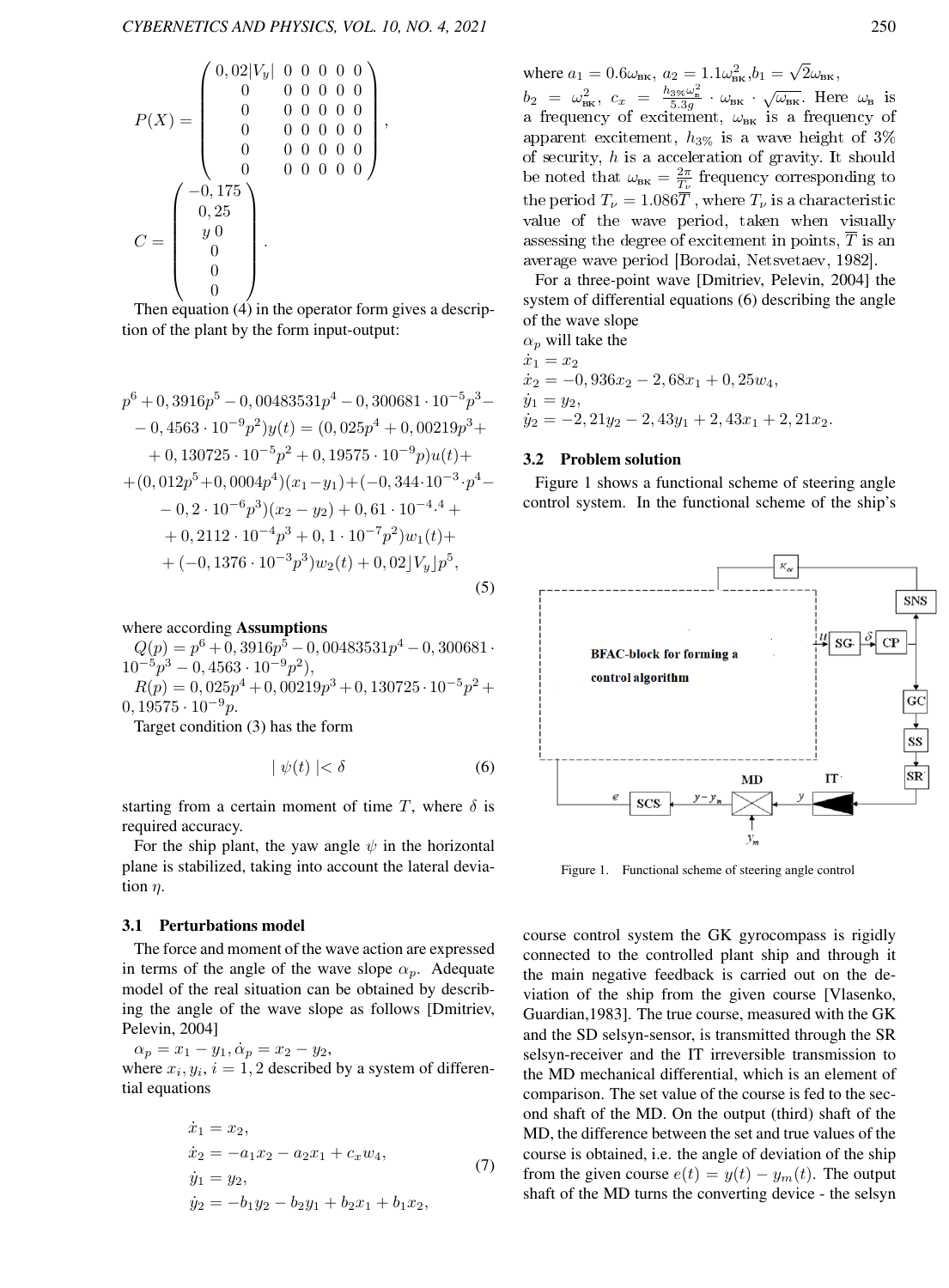course sensor SCS, operating in transformer mode. It converts the angle of deviation of the ship from a given course into an electrical signal, which is fed to the input of the amplifier of the SG steering gear.

Further improvement of the steering wheels is on the way to replacing individual elements of the scheme with more modern ones. The control algorithm proposed in the functional scheme of the autoroule as a block for forming a control algorithm BFAU.

Following the control law described in section 2, we will set the law of change  $u(t)$  in the form

$$
u(t) = T\varsigma(t) \tag{8}
$$

where  $\varsigma(t)$  – state vector of Observer 1, described by the following equations

$$
\begin{aligned} \n\dot{\varsigma}_1(t) &= \varsigma_2(t) + 600(\overline{v}(t) - \varsigma_1(t)), \\ \n\dot{\varsigma}_2(t) &= 90000(\overline{v}(t) - \varsigma_1(t)), \overline{v}(t) = \varsigma_1(t) \n\end{aligned} \tag{9}
$$

After applying parameterization, selecting an operator  $T(p)$  that satisfies the condition  $T(p)/Q_m = 1/(p +$ 0, 01) equation (4) is transformed to the form

$$
(p+0,01)e(t) = v(t) + \phi(t).
$$
 (10)

The signal  $\phi(t)$  contains all the uncertainty of the parameters of the control plant, nonlinearity and external disturbances, the model of which is described in section 3.1.

Introduce an auxiliary loop to compensate the signal  $\phi(t)$ 

$$
(p+0,01)\overline{e}(t) = v(t). \tag{11}
$$

and we will make an equation for the mismatch  $\zeta(t)$  =  $e(t) - \overline{e}(t)$ , taking into account (10),(11)

$$
(p+0,01)\zeta(t) = \phi(t). \tag{12}
$$

The signal  $v(t)$  is formed in the form

$$
v(t) = -\left(\frac{1,0001p + 0,01}{0,01p + 1}\right)\overline{\zeta}(t),\tag{13}
$$

where  $\overline{\zeta}(t)$  estimate obtained from Observer 2, presented in the BFAU as a real-differentiating link of the form  $\frac{p}{0,01p+1}$ .

# 4 Results of a numerical simulation of the ship's course control system

In accordance with accepted maritime practice, the line of a given path is represented as a set of rectilinear sections. To solve the problem of controlling the ship's course, the trajectory consisting of two rectilinear sections. Numerical simulation of the control system was carried in the MatLab Simulink software environment. Figure 1 shows the trajectory of the ship corresponding to the reference model. The driving time is 600 seconds at a speed of 5 m/s. The motion graph is presented in the trajectory coordinate system  $O \xi n$ .



For a three-point lateral wave, the following transient processes are obtained for the tracking error, control and lateral deviation. Figures 3,4,5 show the transition process of the tracking error (yaw angle )  $e(t) = \psi(t) =$  $y(t) - y_m(t)$ , [rad], transition process of the lateral deviation  $\eta(t)$ ,[m], transition process of the control action (steering angle)  $u(t) = \delta(t)$ ,[rad].



Figure 3. The transition process of the tracking error  $e(t) = \psi(t) = y(t) - y_m(t)$ ,[rad]

## 5 Conclusion

The problem of keeping a ship on a given trajectory under conditions of uncertainty, the action of external disturbances is investigated. A robust control low is applied for a plant-a ship, the model of which takes into account the moment of wind impact, the angle of the wave slope, the independent ones that generate white noise; measurement errors, as well as kinematic relations. The results of numerical simulation in Matlab Simulink are presented. The efficiency of the algorithm on a trajectory consisting of two rectilinear sections is shown.